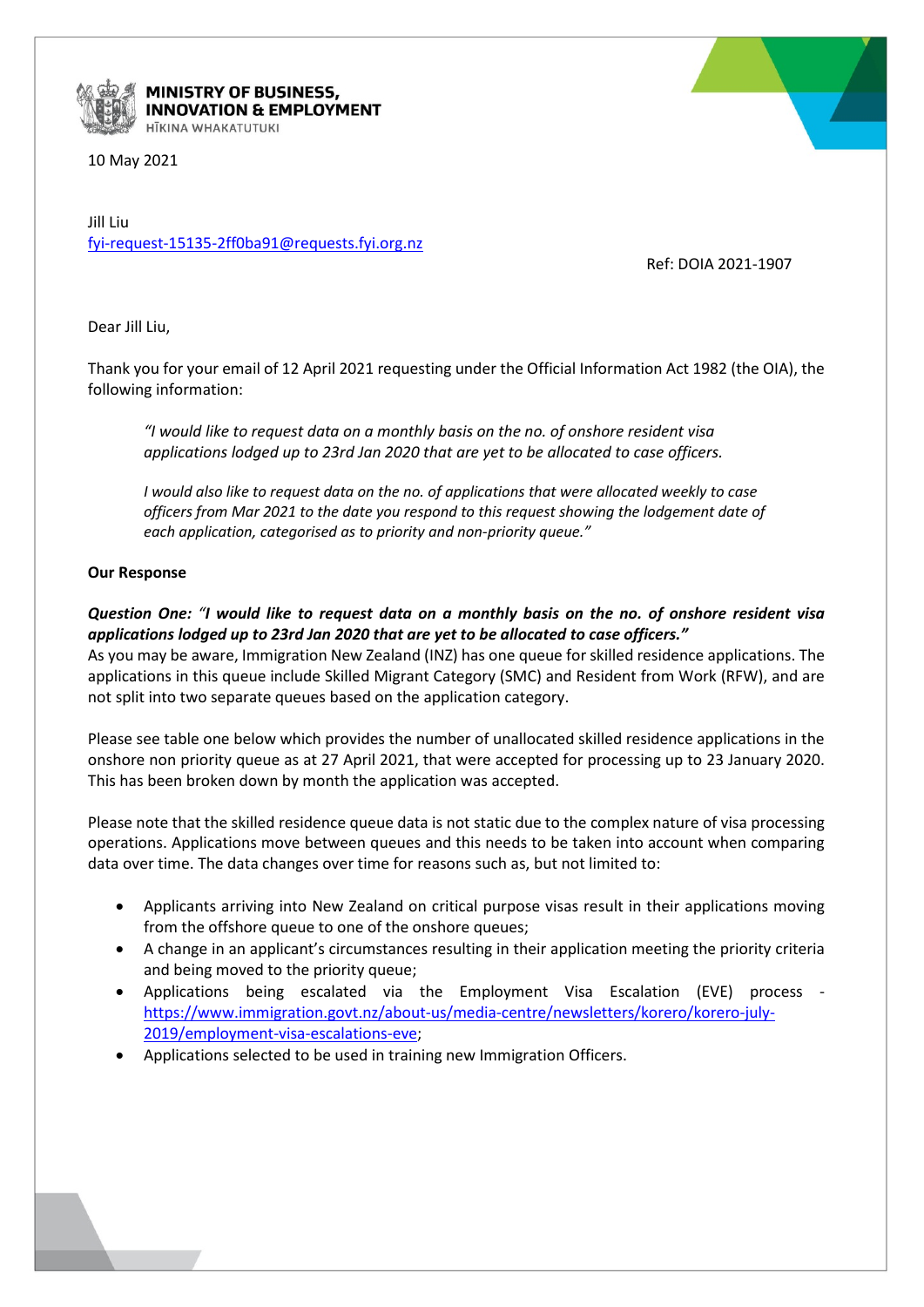| Table One       |              |
|-----------------|--------------|
| <b>Accepted</b> | Number of    |
| Month           | applications |
| Aug-19          | 238          |
| $Sep-19$        | 579          |
| $Oct-19$        | 625          |
| <b>Nov-19</b>   | 721          |
| $Dec-19$        | 753          |
| Jan-20          | 464          |
| <b>Total</b>    | 3.380        |

*Question Two: "I would also like to request data on the no. of applications that were allocated weekly to case officers from Mar 2021 to the date you respond to this request showing the lodgement date of each application, categorised as to priority and non-priority queue"* Please see table two below which provides the number of skilled residence applications that were allocated from the onshore non priority and priority queues, between the periods 01 March 2021 to 26 April 2021. Please note there are consultation processes involved in obtaining data. There is also sign out processes involved prior to the external release of any information under the OIA. This means we are unable to provide data information as at the date the request is responded to.

Allocation of applications to immigration officers occur weekly and the number of applications that are allocated is dependent upon processing capacity. The Government is currently reviewing its approach to the New Zealand Residence Programme (NZRP) and is considering replacing the planning range with a more targeted approach that focuses on management of specific residence visa types. In the meantime, INZ will continue to process applications at the same volume and with the same level of resourcing as the previous NZRP allowed for. This has an impact on the number of applications that can be allocated and the timeliness of application processing.

Also note that in February 2021, the Auckland region moved into Alert Level 3 twice which had an impact on the processing of skilled residence applications, and the capacity for immigration officers to be allocated new applications. With reduced processing capacity and reduced ability for some staff to access INZ offices during the COVID-19 response, for several weeks the INZ Manukau office had limited numbers of staff processing skilled residence applications from the office and reduced productivity for those working from home.

| <b>Allocation</b> | <b>Priority</b> | <b>Non Priority</b> |
|-------------------|-----------------|---------------------|
| week              | Queue           | Queue               |
| $1-Mar-21$        | 35              | 30                  |
| 8-Mar-21          | 52              | Ω                   |
| 15-Mar-21         | 73              | 49                  |
| 22-Mar-21         | 16              | 118                 |
| 29-Mar-21         | 26              | 80                  |
| 5-Apr-21          | 47              | 20                  |
| 12-Apr-21         | 37              | 31                  |
| 19-Apr-21         | 79              | 4                   |
| 26-Apr-21         | 45              | 39                  |